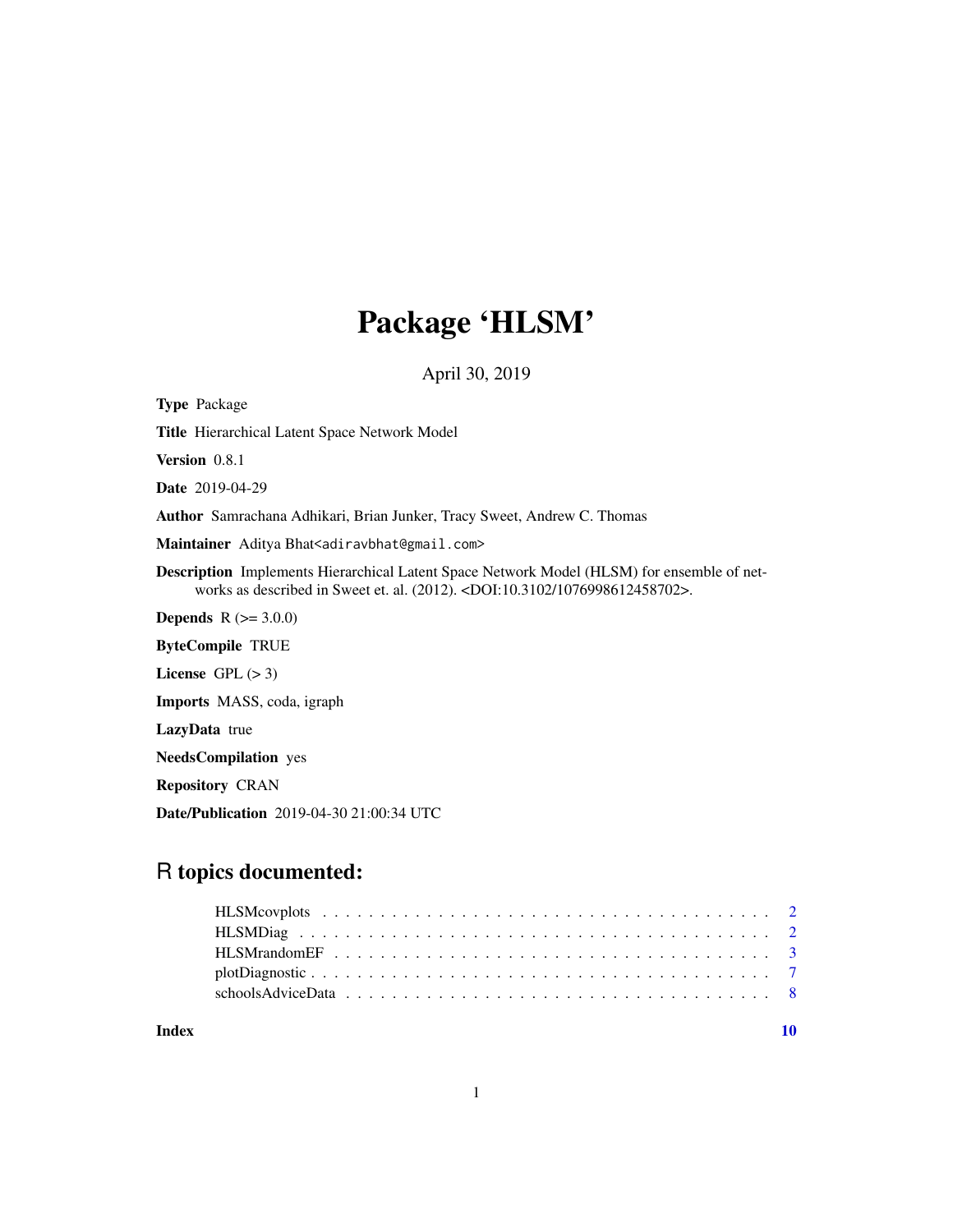<span id="page-1-0"></span>

# Description

Plots the diagnostic boxplots for random or fixed effects model by automatically calculating the thinning and burnin value before plotting the boxplot of the betas.

# Usage

HLSMcovplots(model,burnin=0,thin=1)

# Arguments

| mode1  | object of class 'HLSM' obtained as an output from HLSM randomer () or HLSM fixed $E(.)$ . |
|--------|-------------------------------------------------------------------------------------------|
| burnin | numeric value to burn the chain for plotting the results from the 'HLSM' object.          |
| thin   | a numeric thinning value.                                                                 |

# Value

Returns a boxplot of the Betas for fixed effects and random effects objects.

#### Author(s)

Aditya Bhat

HLSMDiag *Diagnostic functions for HLSM object*

# Description

These functions can either take a single HLSM object as input to give you the optimal thinning, burn-in and chain length values along with traceplot, autocorrelation plots of the betas based on the selected options or can provide you with convergence diagnostic if you pass more one than one and less than five HLSM objects.

# Usage

HLSMDiag(...,burnin=0,thin=1,lag=500,type="0",varnum=1)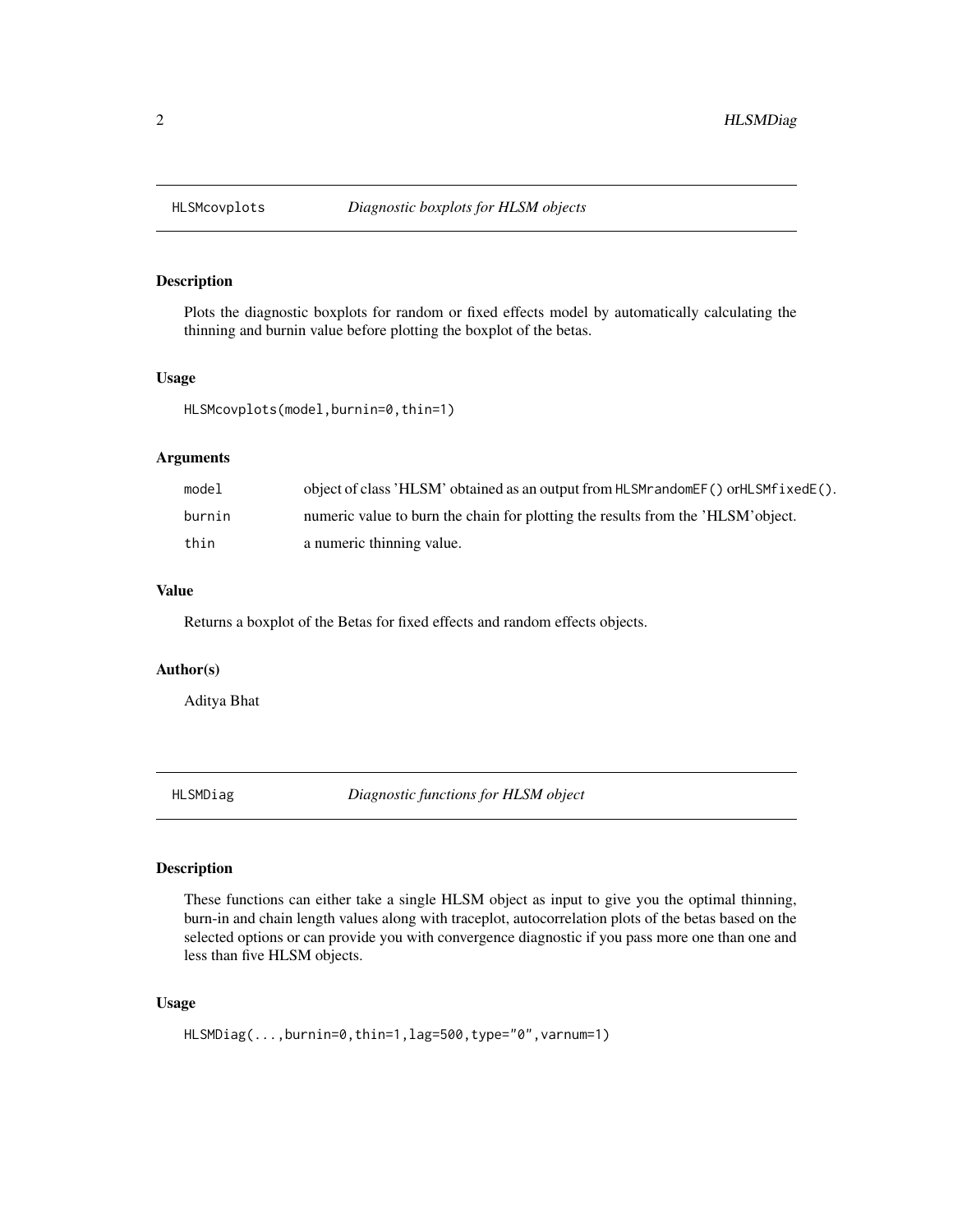# <span id="page-2-0"></span>HLSMrandomEF 3

# Arguments

| $\ddotsc$ | object of class 'HLSM' obtained as an output from HLSMrandomEF() or HLSMfixedEF(),<br>you can either pass just one object or a list of objects if you wish to check for<br>convergence as well.                                                                                                                                                                                         |
|-----------|-----------------------------------------------------------------------------------------------------------------------------------------------------------------------------------------------------------------------------------------------------------------------------------------------------------------------------------------------------------------------------------------|
| burnin    | numeric value to burn the chain for plotting the results from the 'HLSM' object.                                                                                                                                                                                                                                                                                                        |
| thin      | a numeric thinning value.                                                                                                                                                                                                                                                                                                                                                               |
| lag       | A numeric lag value to plot autocorrelation plot.                                                                                                                                                                                                                                                                                                                                       |
| type      | indicates the type of output type="0" will give you just the optimal thinning,<br>burn-in and chain length values, type="traceplot" will give you the optimal<br>thinning, burn-in and chain length values along with traceplots of the betas,<br>type="autocorr" will give you the optimal thinning, burn-in and chain length<br>values along with autocorrelation plots of the betas. |
| varnum    | The variable/beta number for which diagnostic needs to be calculated (only ap-<br>plicable to random effects model)                                                                                                                                                                                                                                                                     |

# Value

Returns Diagnostic plots and values for the HLSM objects.

# Author(s)

Aditya Bhat

| <b>HLSMrandomEF</b> | Function to run the MCMC sampler in random effects model (and |
|---------------------|---------------------------------------------------------------|
|                     | HLSMfixedEF for fixed effects model)                          |

# Description

Function to run the MCMC sampler to draw from the posterior distribution of intercept, slopes, latent positions, and intervention effect (if applicable). HLSMrandomEF( ) fits random effects model; HLSMfixedEF( ) fits fixed effects model.

#### Usage

```
HLSMrandomEF(Y,edgeCov=NULL, receiverCov = NULL, senderCov = NULL,
        FullX = NULL,initialVals = NULL, priors = NULL, tune = NULL,
        tuneIn = TRUE,TT = NULL,dd, niter,intervention)
HLSMfixedEF(Y,edgeCov=NULL, receiverCov = NULL, senderCov = NULL,
        FullX = NULL, initialVals = NULL, priors = NULL, tune = NULL,
        tuneIn = TRUE, TT = NULL,dd, niter,intervention)
getBeta(object, burnin = 0, thin = 1)
```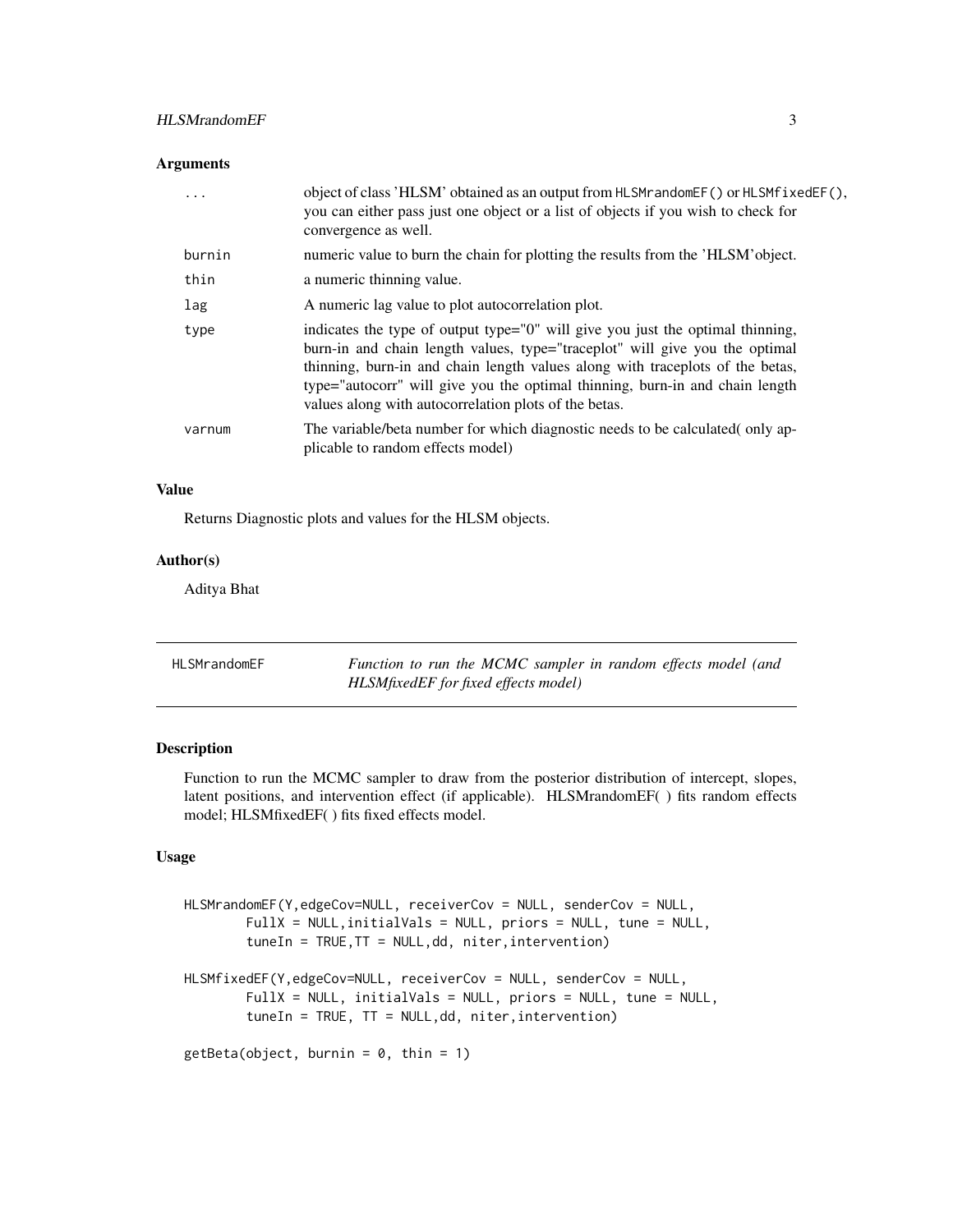```
getIntercept(object, burnin = 0, thin = 1)getAlpha(object, burnin = 0, thin = 1)getLS(object, burnin = 0, thin = 1)getLikelihood(object, burnin = 0, thin = 1)
```
# Arguments

| Υ           | input outcome for different networks. Y can either be                                                                                                                                               |
|-------------|-----------------------------------------------------------------------------------------------------------------------------------------------------------------------------------------------------|
|             | (i). list of socio-matrix for K different networks                                                                                                                                                  |
|             | (ii). list of data frame with columns Sender, Receiver and Outcome for K dif-<br>ferent networks                                                                                                    |
|             | (iii). a dataframe with columns named as follows: id to identify network,<br>Receiver for receiver nodes, Sender for sender nodes and finally, Outcome for<br>the edge outcome.                     |
| edgeCov     | data frame to specify edge level covariates with                                                                                                                                                    |
|             | (i). a column for network id named id,                                                                                                                                                              |
|             | (ii). a column for sender node named Sender,                                                                                                                                                        |
|             | (iii). a column for receiver nodes named Receiver, and                                                                                                                                              |
|             | (iv). columns for values of each edge level covariates.                                                                                                                                             |
| receiverCov | a data frame to specify nodal covariates as edge receivers with                                                                                                                                     |
|             | (i.) a column for network id named id,                                                                                                                                                              |
|             | (ii.) a column Node for node names, and                                                                                                                                                             |
|             | (iii). the rest for respective node level covariates.                                                                                                                                               |
| senderCov   | a data frame to specify nodal covariates as edge senders with                                                                                                                                       |
|             | (i). a column for network id named id,                                                                                                                                                              |
|             | (ii). a column Node for node names, and                                                                                                                                                             |
|             | (iii). the rest for respective node level covariates.                                                                                                                                               |
| FullX       | list of numeric arrays of dimension n by n by p of covariates for K different<br>networks. When FullX is provided to the function, edgeCov, receiverCov and<br>senderCov must be specified as NULL. |
| initialVals | an optional list of values to initialize the chain. If NULL default initialization is<br>used, else initialVals = list(ZZ, beta, intercept, alpha).                                                 |
|             | For fixed effect model beta is a vector of length p and intercept is a vector of<br>length 1.                                                                                                       |
|             | For random effect model beta is an array of dimension K by p, and intercept<br>is a vector of length K, where p is the number of covariates and K is the number<br>of network.                      |
|             | ZZ is an array of dimension NN by dd, where NN is the sum of nodes in all K<br>networks.                                                                                                            |
|             | alpha is a numeric variable and is 0 for no-intervention model.                                                                                                                                     |
| priors      | an optional list to specify the hyper-parameters for the prior distribution of the<br>paramters. If priors = NULL, default value is used. Else,                                                     |
|             | priors=                                                                                                                                                                                             |
|             | list(MuBeta, VarBeta, MuAlpha, VarAlpha, MuZ, VarZ, PriorA, PriorB)                                                                                                                                 |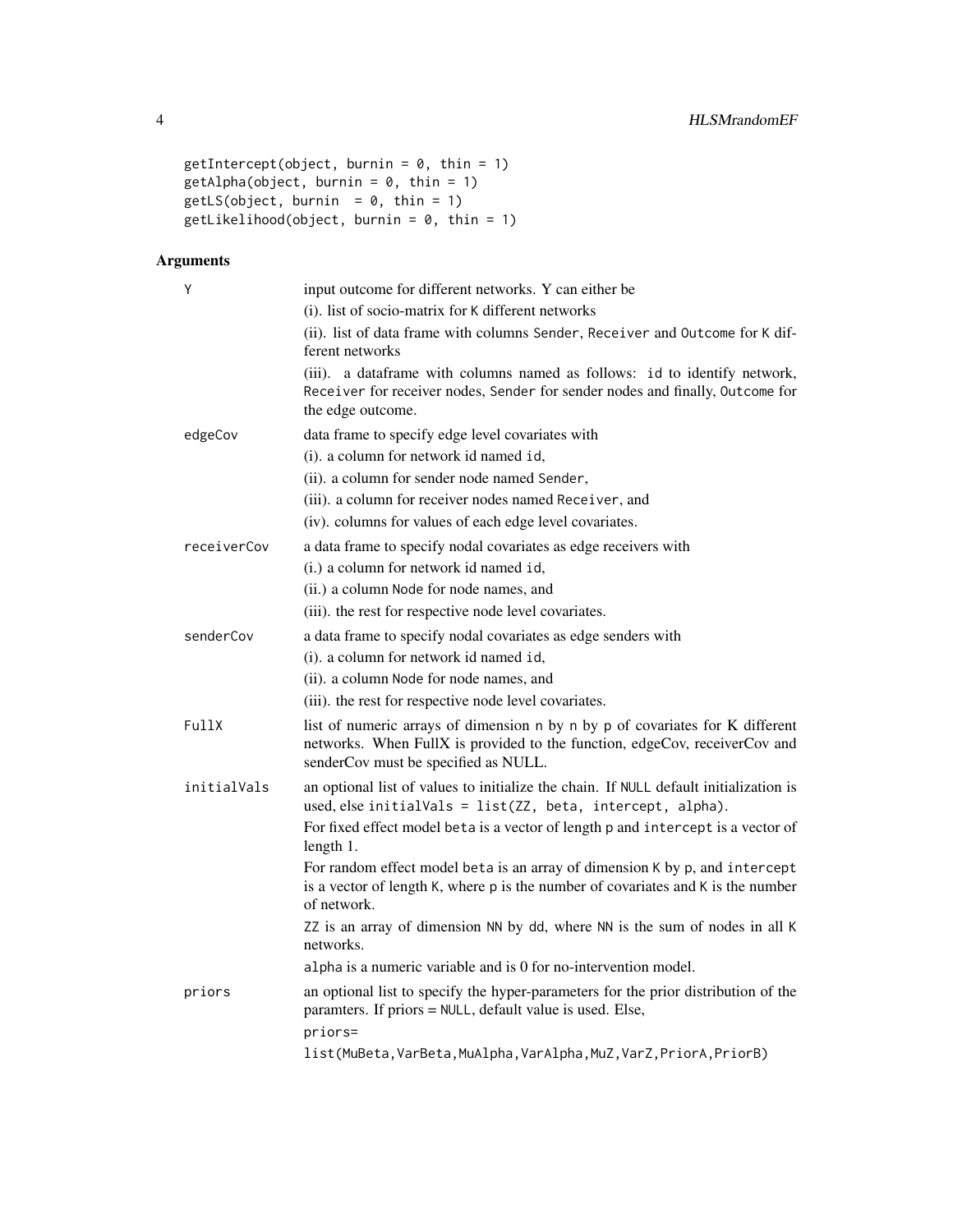|              | MuBeta is a numeric vector of length $PP + 1$ specifying the mean of prior distri-<br>bution for coefficients and intercept                                                             |
|--------------|-----------------------------------------------------------------------------------------------------------------------------------------------------------------------------------------|
|              | VarBeta is a numeric vector for the variance of the prior distribution of coeffi-<br>cients and intercept. Its length is same as that of MuBeta.                                        |
|              | MuAlpha is a numeric variable specifying the mean of prior distribution of inter-<br>vention effect. Default is 0.                                                                      |
|              | VarAlpha is a numeric variable for the variance of the prior distribution of in-<br>tervention effect. Default is 100.                                                                  |
|              | MuZ is a numeric vector of length same as the dimension of the latent space,<br>specifying the prior mean of the latent positions.                                                      |
|              | VarZ is a numeric vector of length same as the dimension of the latent space,<br>specifying diagonal of the variance covariance matrix of the prior of latent posi-<br>tions.           |
|              | PriorA, PriorB is a numeric variable to indicate the rate and scale parameters<br>for the inverse gamma prior distribution of the hyper parameter of variance of<br>slope and intercept |
| tune         | an optional list of tuning parameters for tuning the chain. If tune = NULL, default<br>tuning is done. Else,                                                                            |
|              | tune = list(tuneAlpha, tuneBeta, tuneInt, tuneZ).                                                                                                                                       |
|              | tuneAlpha, tuneBeta and tuneInt have the same structure as beta, alpha and<br>intercept in initialVals.                                                                                 |
|              | ZZ is a vector of length NN.                                                                                                                                                            |
| tuneIn       | a logical to indicate whether tuning is needed in the MCMC sampling. Default<br>is FALSE.                                                                                               |
| ΤT           | a vector of binaries to indicate treatment and control networks. If there is no<br>intervention effect, TT = NULL (default).                                                            |
| dd           | dimension of latent space.                                                                                                                                                              |
| niter        | number of iterations for the MCMC chain.                                                                                                                                                |
| intervention | binary variable indicating whether the posterior distribution of the intervention<br>effect is to be estimated.                                                                         |
| object       | object of class 'HLSM' returned by HLSM() or HLSMfixedEF()                                                                                                                              |
| burnin       | numeric value to burn the chain while extracting results from the 'HLSM' object.<br>Default is burnin = $\theta$ .                                                                      |
| thin         | numeric value by which the chain is to be thinned while extracting results from<br>the 'HLSM' object. Default is thin $= 1$ .                                                           |

# Value

Returns an object of class "HLSM". It is a list with following components:

| draws | list of posterior draws for each parameters. |
|-------|----------------------------------------------|
| асс   | list of acceptance rates of the parameters.  |
| call  | the matched call.                            |
| tune  | final tuning values                          |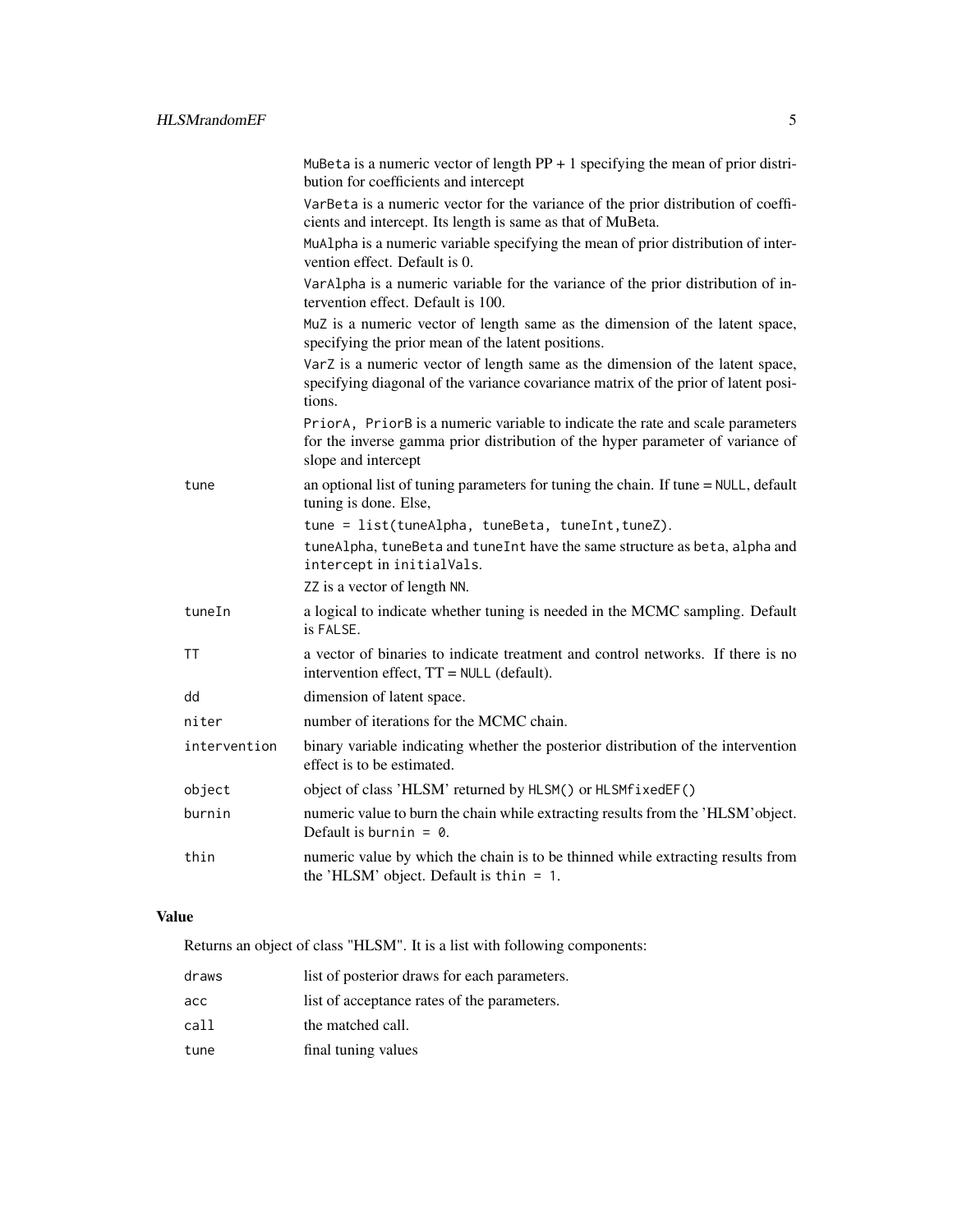#### Author(s)

Sam Adhikari

#### References

Tracy M. Sweet, Andrew C. Thomas and Brian W. Junker (2012), "Hierarchical Network Models for Education Research: Hierarchical Latent Space Models", Journal of Educational and Behavorial Statistics.

#### Examples

```
library(HLSM)
#Set values for the inputs of the function
priors = NULL
tune = NULL
initialVals = NULL
niter = 10#Random effect HLSM on Pitt and Spillane data
random.fit <- HLSMrandomEF(Y = ps.advice.mat,FullX = ps.edge.vars.mat,
initialVals = initialVals,priors = priors,
tune = tune,tuneIn = FALSE,dd = 2,niter = niter,
intervention = 0)
summary(random.fit)
names(random.fit)
#extract results without burning and thinning
Beta <- getBeta(random.fit)
Intercept <- getIntercept(random.fit)
LS <- getLS(random.fit)
Likelihood <- getLikelihood(random.fit)
##Same can be done for fixed effect model
#Fixed effect HLSM on Pitt and Spillane data
fixed.fit \leq HLSMfixedEF(Y = ps.advice.mat, FullX = ps.edge.vars.mat,
initialVals = initialVals,priors = priors,
tune = tune, tuneIn = FALSE, dd = 2, niter = niter,
intervention = 0)
summary(fixed.fit)
names(fixed.fit)
```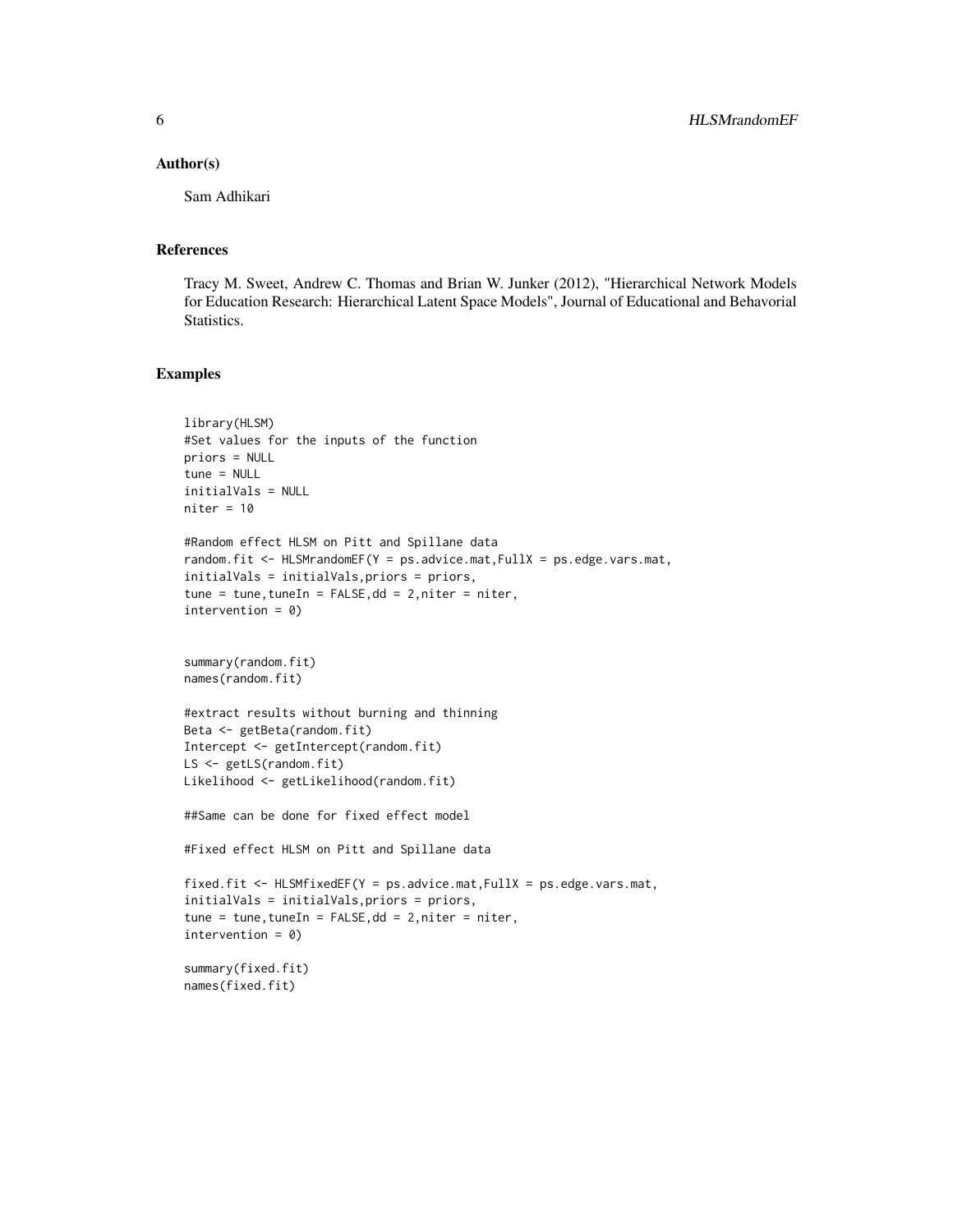<span id="page-6-0"></span>

#### Description

plotLikelihood( ) plots the likelihood, and plotDiagnostic( ) plots diagnostic-plot of posterior draws of the parameters from MCMC sample. plotHLSM.random.fit( ) and plotHLSM.fixed.fit( ) are functions to plot mean-results from fitted models, and plotHLSM.LS( ) is for plotting the mean latent position estimates.

# Usage

```
plotLikelibood(object,burnin = 0, thin = 1)plotDiagnostic(chain)
plotHLSM.random.fit(fitted.model,parameter,burnin=0,thin=1)
plotHLSM.fixed.fit(fitted.model, parameter,burnin=0,thin=1)
plotHLSM.LS(fitted.model,pdfname=NULL,burnin=0,thin=1,...)
```
# Arguments

| object                            | object of class 'HLSM' obtained as an output from HLSMr and ome F() or HLSMf ixed EF()                                       |
|-----------------------------------|------------------------------------------------------------------------------------------------------------------------------|
| fitted.model                      | model fit from either HLSMrandomEF() or HLSMfixedEF()                                                                        |
| parameter                         | parameter to plot; specified as Beta for slope coefficients, Intercept for inter-<br>cept, and Alpha for intervention effect |
| pdfname                           | character to specify the name of the pdf to save the plot if desired. Default is<br>NULL                                     |
| burnin                            | numeric value to burn the chain for plotting the results from the 'HLSM' object                                              |
| thin                              | a numeric thinning value                                                                                                     |
| chain                             | a numeric vector of posterior draws of parameter of interest.                                                                |
| $\bullet$ . $\bullet$ . $\bullet$ | other options                                                                                                                |

#### Value

returns plot objects.

#### Author(s)

Sam Adhikari

# Examples

```
#using advice seeking network of teachers in 15 schools
#to fit the data
```
#Random effect model# priors = NULL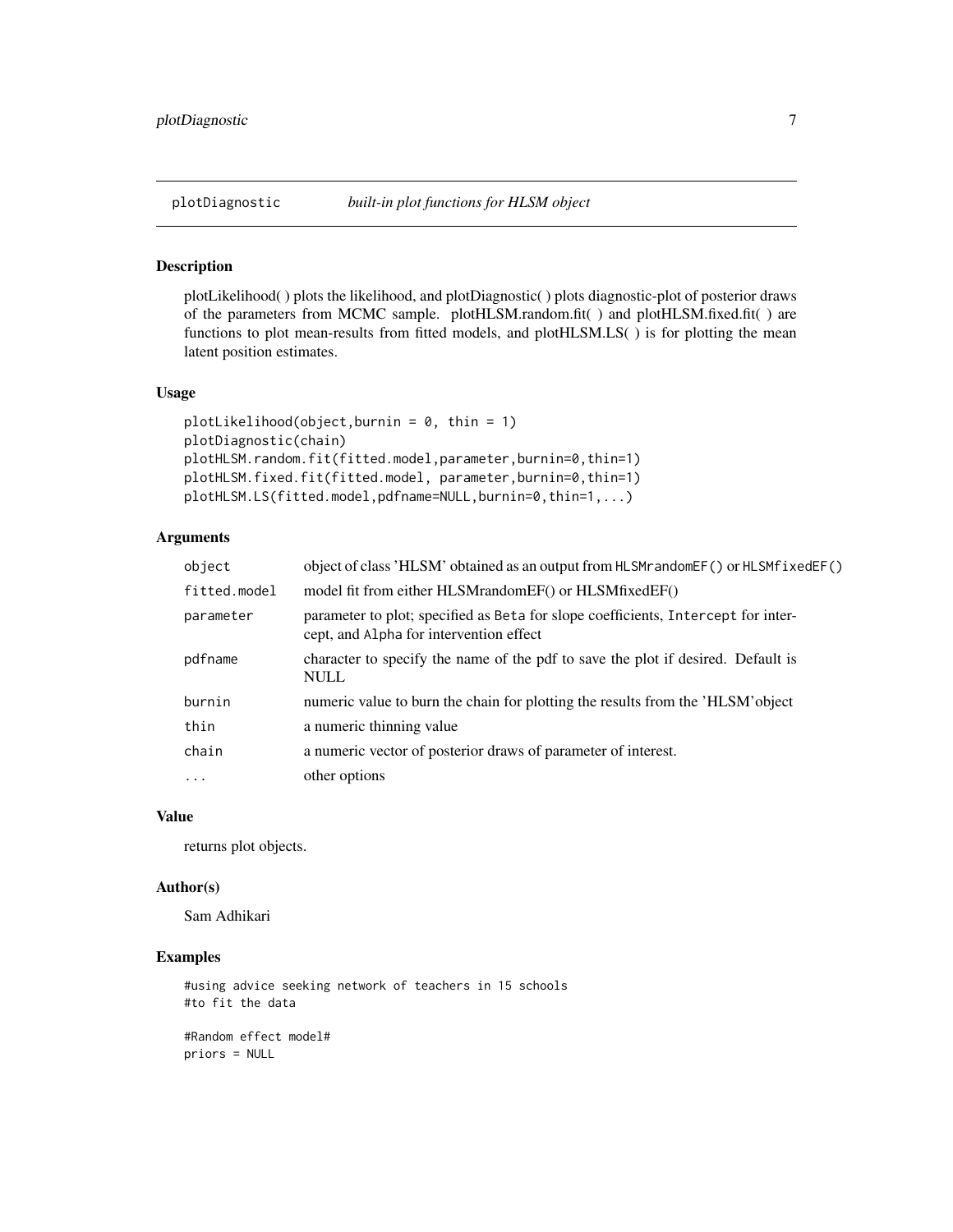```
tune = NULL
initialVals = NULL
niter = 10random.fit = HLSMrandomEF(Y = ps.advice.mat,FullX = ps.edge.vars.mat,
initialVals = initialVals,priors = priors,
tune = tune, tuneIn = FALSE, dd = 2, niter = niter,intervention = 0)
plotLikelihood(random.fit)
intercept = getIntercept(random.fit)
dim(intercept) ##is an array of dimension niter by 15
plotDiagnostic(intercept[,1])
plotHLSM.LS(random.fit)
plotHLSM.random.fit(random.fit,parameter = 'Beta')
plotHLSM.random.fit(random.fit,parameter = 'Intercept')
##look at the diagnostic plot of intercept for the first school
```
schoolsAdviceData *HLSM: Included Data Sets*

#### Description

Data set included with the HLSM package: network variables from Pitts and Spillane (2009).

# Usage

```
ps.advice.mat
ps.all.vars.mat
ps.edge.vars.mat
ps.school.vars.mat
ps.teacher.vars.mat
```
#### Format

ps.advice.mat: a list of 15 sociomatrices of advice seeking network, one for each school.

ps.all.vars.mat: a list of 15 arrays of all the covariates, one for each school. edge.vars.mat: a list of edge level covariates for 15 different school.

ps.school.vars.mat: a list of school level covariates for all 15 schools.

ps.teacher.vars.mat: a list of node level covariates for all 15 schools.

ps.all.vars.mat: a single list of length 15 containing the covariates mentioned above.

# Author(s)

Sam Adhikari

<span id="page-7-0"></span>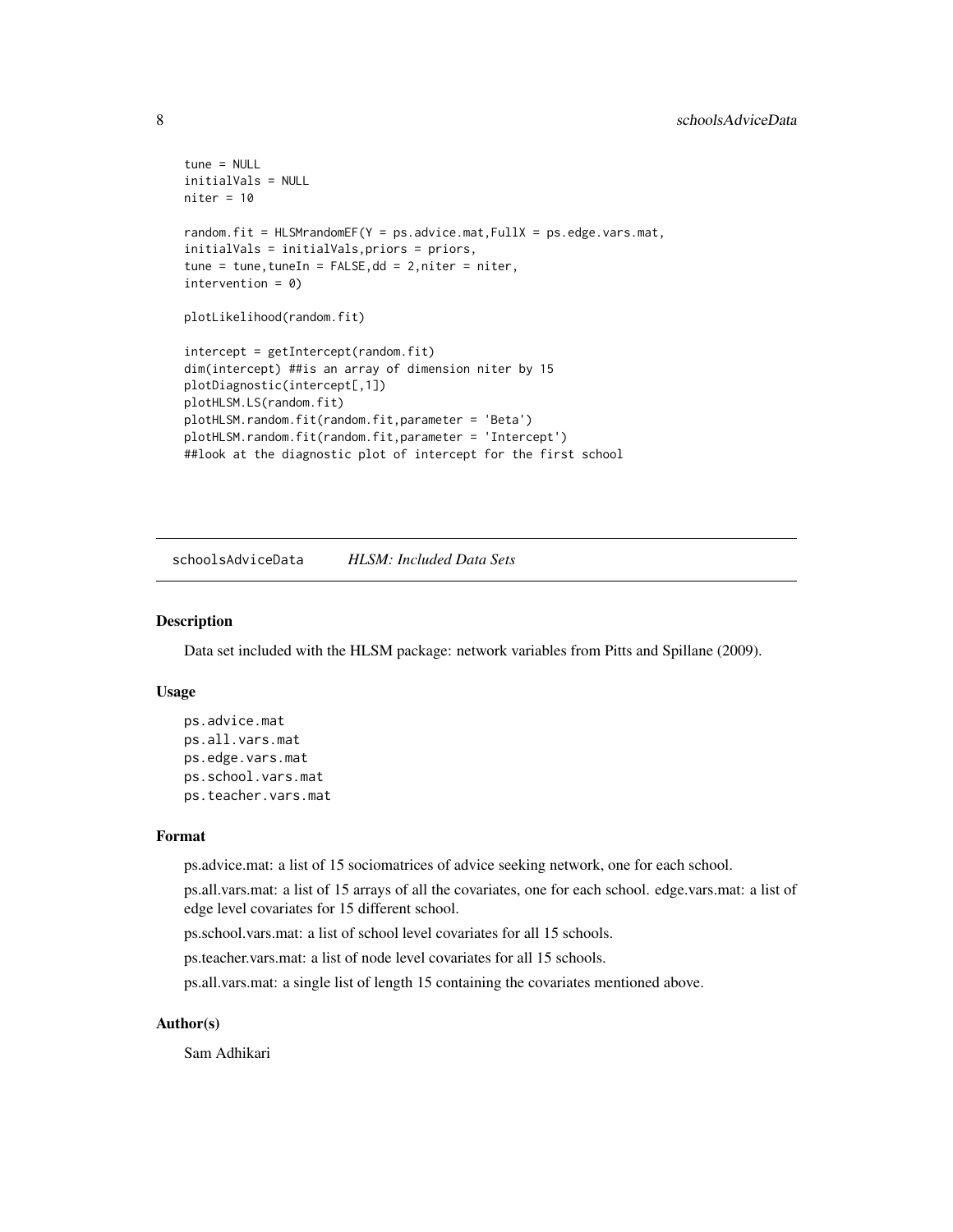# References

Pitts, V., & Spillane, J. (2009). "Using social network methods to study school leadership".International Journal of Research & Method in Education, 32, 185-207

Sweet, T.M., Thomas, A.C., and Junker, B.W. (2012). "Hierarchical Network Models for Education Research: Hierarchical Latent Space Models". Journal of Educational and Behavorial Statistics.